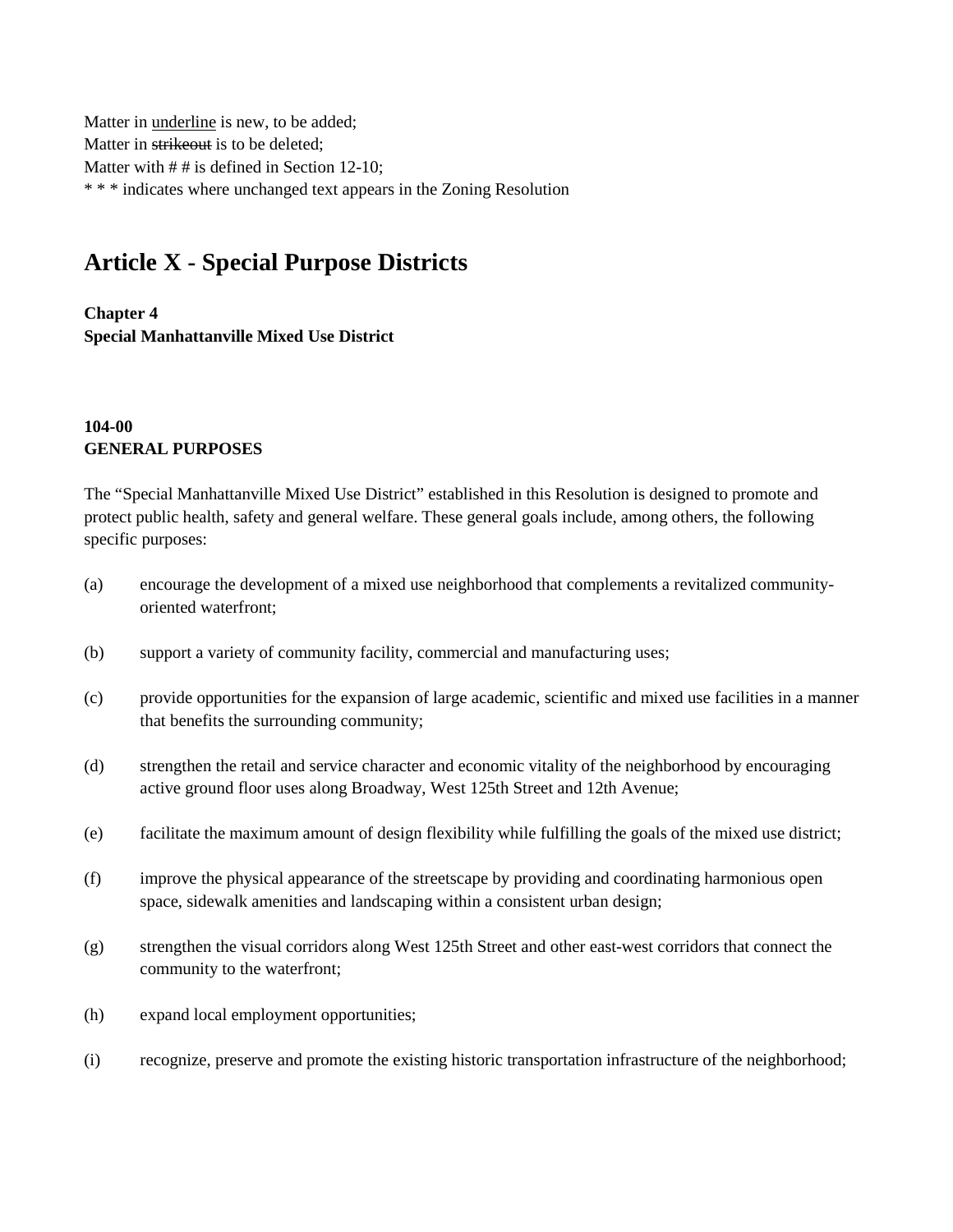(j) promote the most desirable use of land in this area and thus conserve the value of land and buildings, and thereby protect the City's tax revenues.

\* \* \*

## **104-10 SPECIAL USE REGULATIONS**

The #use# regulations of the underlying C6 Districts are modified in Sections 104-11 through 104-18, inclusive.

\* \* \*

## **104-12 Community Facility Use Modifications**

The #community facility use# regulations of the underlying C6-1 and M1-2 Districts are modified, as follows:

(a) in Subdistrict A, a #community facility use# with sleeping accommodations, as listed in this Section, may locate in the same #building#, or #abut# a #building# containing a #use# listed in Section 104-132 (Use Groups 16, 17 and 18), only in accordance with the certification provisions of Section 104-14:

College or school student dormitories or fraternity or sorority student houses

Domiciliary care facilities for adults

#Long-term care facilities#

Monasteries, convents or novitiates

Non-profit hospital staff dwellings without restriction as to location on the same #zoning lot#

Non-profit or voluntary hospitals and related facilities

#### Nursing homes and health-related facilities

Philanthropic or non-profit institutions with sleeping accommodations;

(b) in Subdistrict B, #uses# listed in Use Groups 3 and 4 permitted in the underlying M1-2 District, pursuant to Sections 42-10 (Uses Permitted As-of-Right) and 74-921 (Use Group 3A and 4A community facilities), shall be limited to 5,000 square feet of #floor area# per establishment.

\* \* \*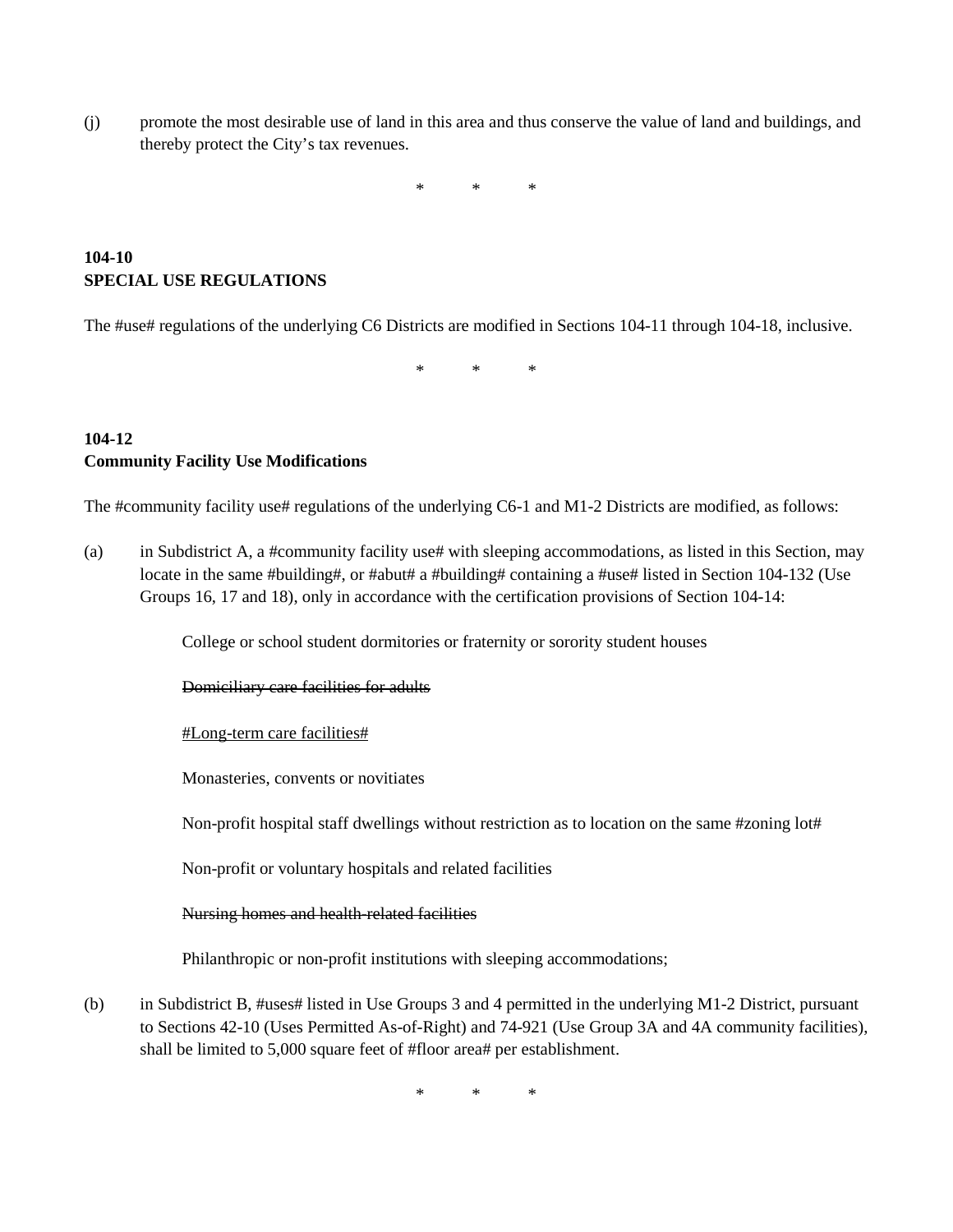## **104-15 Ground Floor Use and Frontage Regulations**

For the purposes of this Section, ground floor level shall mean the floor of a #building#, the level of which is located at, or within five feet of, the finished level of the adjacent sidewalk, or the adjacent #mandatory widened sidewalk#, as applicable. In the locations specified on Map 6 (Ground Floor Use and Frontage) in Appendix A of this Chapter, the ground floor #use# and frontage regulations of this Section shall apply to any #development# or change of #use# located on the ground floor level of a #building or other structure#, or any #enlargement# that increases the #floor area# of the ground floor level of a #building# by more than 25 percent.

A minimum of 75 percent of the length of a #street wall# on the ground floor level shall be limited to #uses# listed in Section 104-16 (Use Group MMU) and shall comply with the minimum depth provisions of Section 37- 32 (Ground Floor Depth Requirements for Certain Uses) measured to a depth of at least 30 feet from the #street wall#, or the depth of the #building#, whichever is less, shall be limited to #uses# listed in Section 104-16 (Use Group MMU). Such #uses# shall be located at the #street wall#. In no event shall the length of #street# frontage occupied solely by lobby space or entryways exceed, in total, 40 feet.

\* \* \*

## **104-20 SPECIAL BULK REGULATIONS**

\* \* \*

## **104-21 Maximum Floor Area Ratio, Open Space Ratio and Lot Coverage for Residential Uses**

In Subdistricts A and C, the #bulk# regulations for #residential use# are modified in accordance with the provisions of this Section.

For all #zoning lots#, or portions thereof, the maximum #floor area ratio#, #open space ratio# and #lot coverage# regulations shall not apply. In lieu thereof, the provisions of this Section shall apply.

In Subdistrict A, the maximum #floor area ratio# for #residential use# shall be  $3.44$ .

In Subdistrict C, the maximum #floor area ratio# for #residential use# shall be  $6.02$ .

For #interior# or #through lots#, or portions thereof, the maximum #lot coverage# shall not exceed 70 percent. For #corner lots#, the maximum #lot coverage# shall be 100 percent. shall not exceed 80 percent. However, there shall be no maximum #lot coverage# for any #zoning lot# comprising a #corner lot# of 5,000 square feet or less.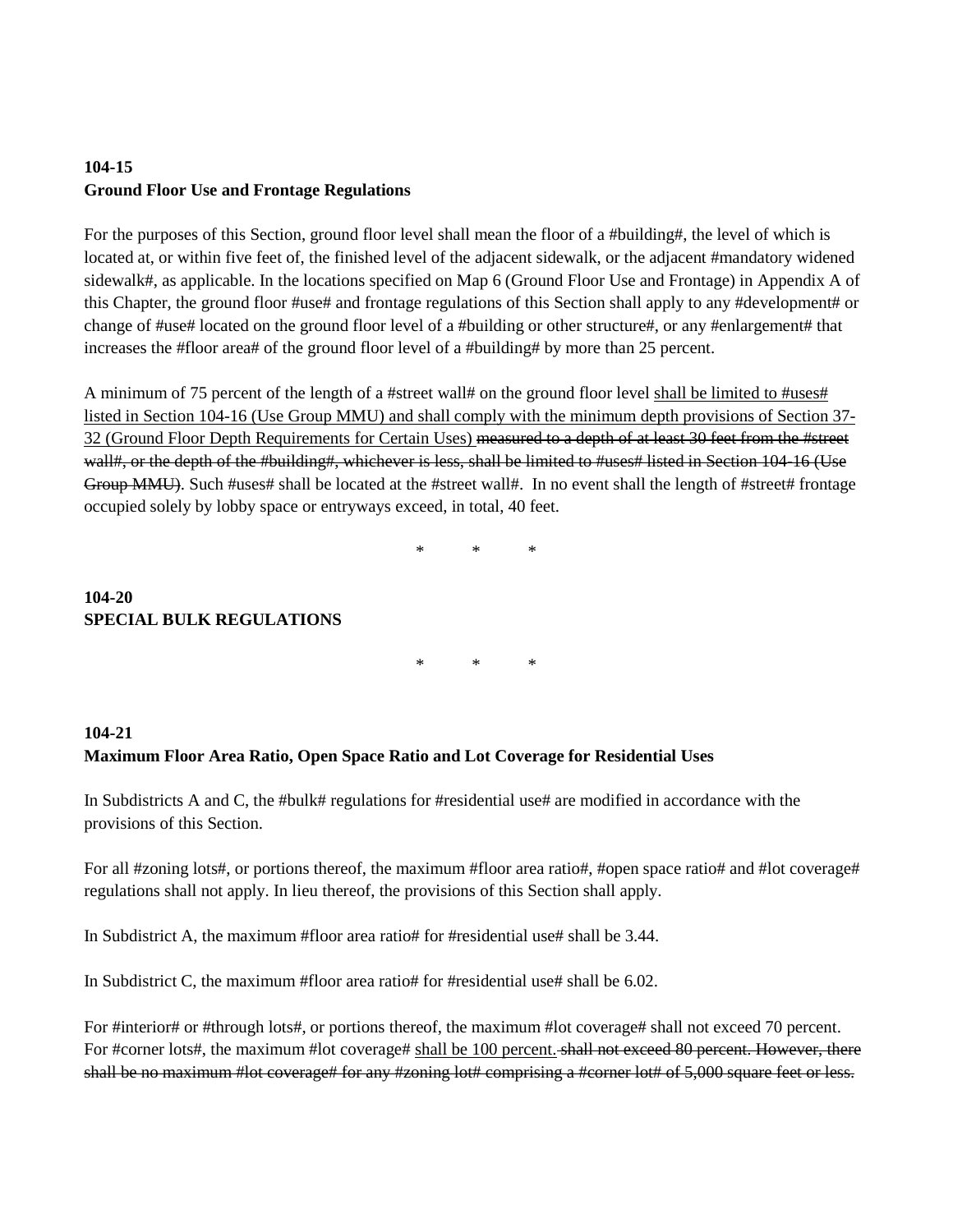The provisions of Section 23-70 (MINIMUM REQUIRED DISTANCES BETWEEN TWO OR MORE BUILDINGS ON A SINGLE ZONING LOT) shall not apply.

\* \* \*

**Appendix A Special Manhattanville Mixed Use District Plan**

\* \* \*

Map 5 - Parcel Designation and Maximum Building Heights

# [TO BE REMOVED]

U.S. PIERHEAD LINE **W. 135TH ST.** Other<br>Area<br>120' 12C W. 134TH ST.  $H$ 120  $120'$ **W. 133RD ST.**  $-180'$  $-280'$  $-120 -195$  $rac{G2}{100}$  $F_4$ <br>240'  $F_3$ <br>190'  $F<sup>2</sup>$ <br>170'  $\begin{bmatrix} 51 \\ 180 \end{bmatrix}$ **BROADWAY** 60' AVE.  $\frac{120}{100}$  M. 132ND ST  $-203'$  $-180'$  $-200'$ HUDSON RIVER ST.  $rac{E2}{118}$  $\frac{61}{210}$ 12TH  $E_4$ <br>210'  $E_1$ <br>240' E3<br>170' 60' MARGINAL<sub>S</sub>  $-180'$  $-220'$ 60' D4<br>180'  $\begin{bmatrix} D2 \\ 160 \end{bmatrix}$ D<sub>1</sub><br>230' D<sub>3</sub><br>50' Special Manhattanville Mixed Use District W. 130TH ST E4 Parcel Number  $\frac{150}{C4}$ <br>130  $\frac{1}{255}$ <br>C<sub>3</sub><br>190  $\frac{11}{150}$  $-220 -$ 210' Maximum Building Height  $\begin{bmatrix} 2 & 2 & 1 \\ 2 & 1 & 1 \\ 1 & 1 & 1 \\ 2 & 1 & 1 \\ 1 & 2 & 1 \\ 2 & 1 & 1 \\ 3 & 4 & 5 \end{bmatrix}$  $\overline{) \text{C2}}$ <br>120' 130' 0m<br>160'~ Note: Maximum building heights are measured from the base planes as set forth in Appendix B of this Chapter. ST. CLAIR PL.  $\hat{\mathbf{P}}$  $\overline{A_{0}}$